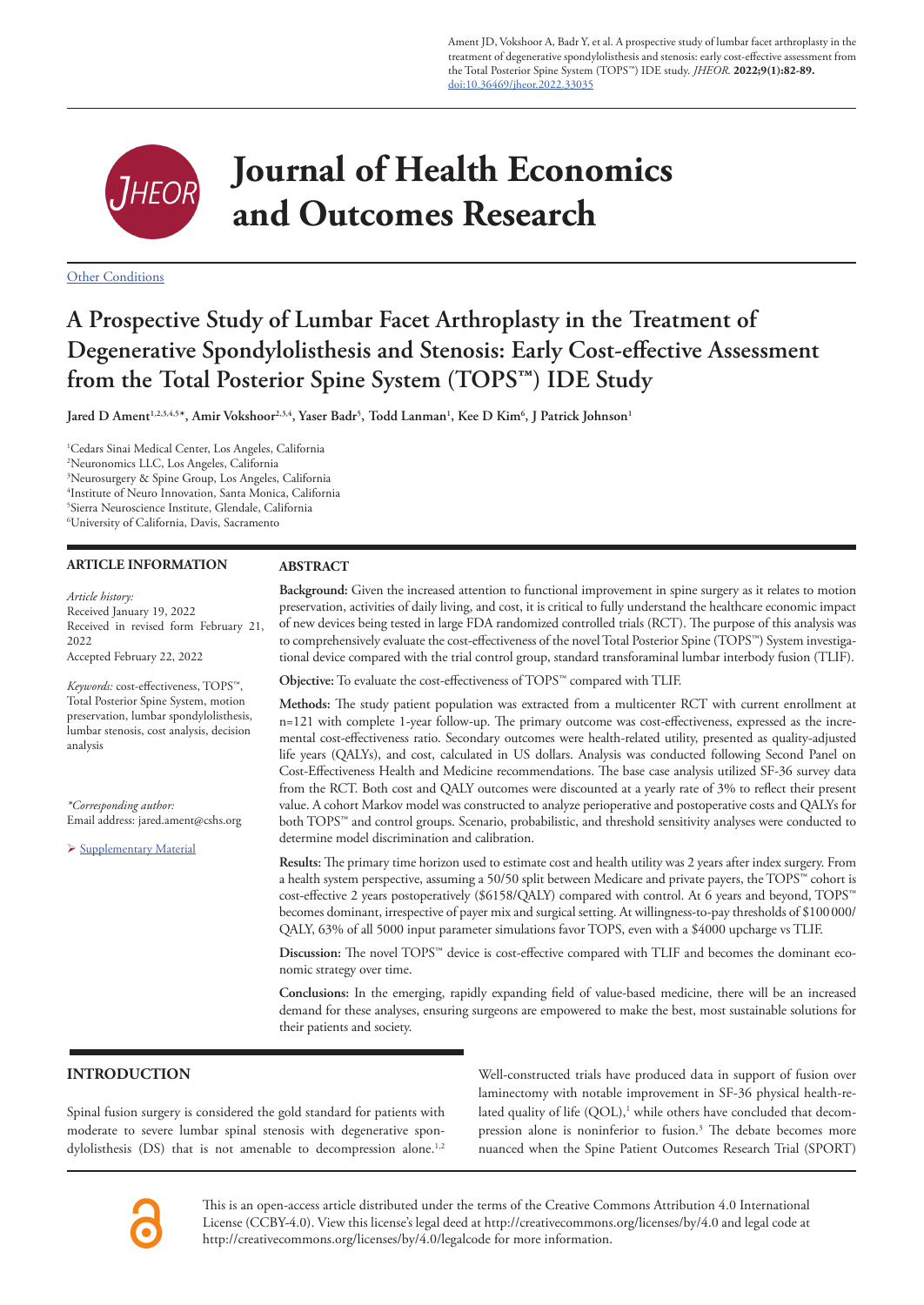group published their cost-effectiveness results concluding that fusion for DS was only moderately cost-effective compared with nonoperative conservative care.4 To further confound clinicians, others have looked at the magnitude of differences in the statistical inferences and whether these differences represent meaningful clinical changes, investigating topics such as minimum clinically important difference.<sup>5,6</sup> Despite the often contradictory literature, clinical experience continues to play an important role in surgical decision-making. Many clinicians would opt to treat their patients with a decompression and fusion if they present with symptomatic lumbar stenosis and DS. Yet, in the era of motion preservation, many patients are concerned with adjacent segment disease and inquiring about alternatives to fusion, especially since people are in general living healthier, longer, and more active lifestyles. Motion-preserving alternatives that allow for concomitant decompression in DS therefore warrant serious consideration.

With increasing demand and declining payer reimbursement, societal tolerances for new technology requires large, often industrysponsored randomized controlled trials (RCT) to assess efficacy, along with formal cost-utility analyses that comprehensively assess costs and QOL from a multitude of perspectives.<sup>7-9</sup> Areas of interest related to QOL and motion preservation include reduced pain (and therefore narcotic use), improved patient-reported outcomes, reduced adjacent segment disease, faster return-to-work, and reduced reoperation rates.10 Under the current investigational device exemption (IDE) trial, the TOPS™ System (referred to as TOPS™, TOPS™ System, or Total Posterior Spine System) is indicated for stabilization, but not fusion, of 1 affected vertebral level between L2 and L5, following decompression surgery to alleviate leg pain with or without back pain stemming from all 3 of the following: (1) DS or retrolisthesis up to Grade 1; (2) moderateto-severe lumbar spinal stenosis; and (3) thickening of the ligamentum flavum or scarring facet joint capsule. This study is intended to assess the cost-effectiveness of early data from the TOPS™ IDE.

Two approaches are commonly used to assess cost-effectiveness in healthcare: a simple incremental calculation or decision analytical modeling.11 A major drawback of this cost-accounting approach is its inability to describe relationships between clinical events, which impedes the prediction of how parameters change relative to one another. The TOPS™ System is essentially a lumbar facet arthroplasty motion-preserving device that is being compared to decompression and fusion. We therefore intend to perform a cost-utility analysis via decision analytical modeling using a Markov method to evaluate the cost-effectiveness of TOPS™ compared with the IDE control group, transforaminal lumbar interbody fusion (TLIF).

# **METHODS**

#### **Model Design**

Patient informed consent and Institutional Review Board authorization were not required for this study since the patient cohort was extracted from an ongoing, multicenter RCT.12 Included patients were randomized preoperatively to receive either the experimental TOPS™ System or TLIF as the control arm. Initial enrollment goal is 240 with a 2:1 randomization favoring the experimental cohort. At the time of this analysis, mean age at presentation was 64 years (SD, ±8.26), and the total number of subjects enrolled was n=127 with at least 1 year of follow-up. The conventional time horizon used to estimate cost and health utility is 2 years. Additional postoperative periods examined in this analysis included 90 days, 1 year, 6 years, and 10 years.

The analysis was conducted to assess 2 principal outcome measures: cost and utility, in accordance with the Second Panel on Cost-Effectiveness Health and Medicine convened by the US Public Health Service.13 We adopted 2 commonly employed perspectives—societal and health system—as our base case cost assessment. The health system perspective accounts for direct medical costs alone, whereas the societal perspective accounts for both direct and indirect costs. Indirect costs are often referred to as productivity loss. Direct medical costs included operating room time, hospital stay, postoperative medications, follow-up visits (scheduled and unscheduled), surgery-related complications, device-related complications, and subsequent surgeries following such complications. Productivity loss was defined as lost workdays. Productivity loss was not computed for retired patients. All cost items



JOURNAL OF HEALTH ECONOMICS AND OUTCOMES RESEARCH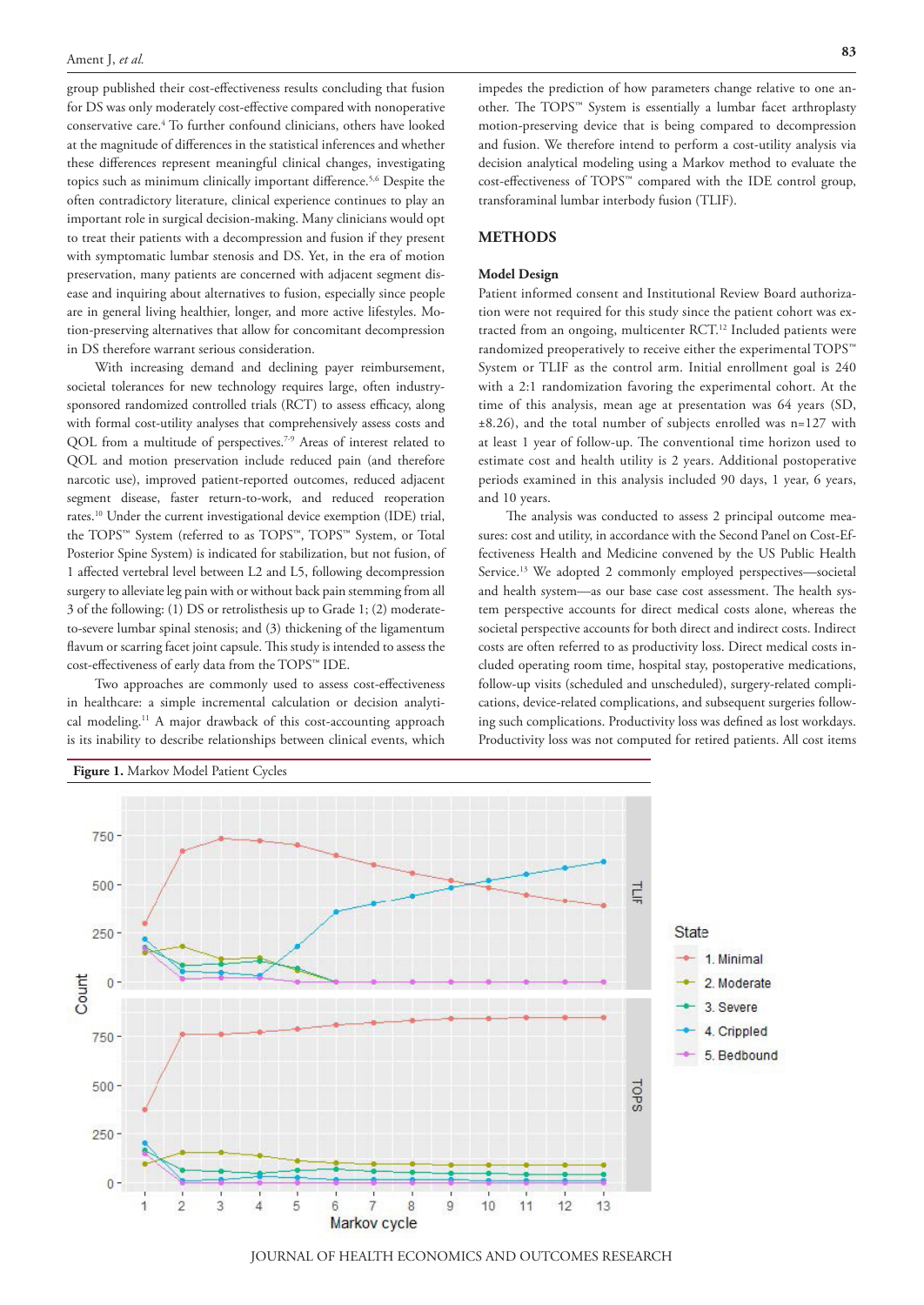| <b>Table 1.</b> Input Parameters |                                                        |                    |                    |                 |  |  |  |  |  |
|----------------------------------|--------------------------------------------------------|--------------------|--------------------|-----------------|--|--|--|--|--|
| Parameter                        | Period                                                 | Value              |                    | Source          |  |  |  |  |  |
|                                  | 1. Health State (Level of Disability) at Index         |                    |                    |                 |  |  |  |  |  |
| Minimal                          | <b>Initial State</b>                                   | $0\%$              |                    |                 |  |  |  |  |  |
| Moderate                         | <b>Initial State</b>                                   | 4%                 |                    |                 |  |  |  |  |  |
| Severe                           | <b>Initial State</b>                                   | 27%                |                    | $RCT(SF-12)$    |  |  |  |  |  |
| Crippled                         | <b>Initial State</b>                                   | 39%                |                    |                 |  |  |  |  |  |
| Bedbound                         | <b>Initial State</b>                                   | 30%                |                    |                 |  |  |  |  |  |
| 2. Distribution of AE            |                                                        |                    |                    |                 |  |  |  |  |  |
|                                  |                                                        | <b>TLIF</b>        | TOPS™              |                 |  |  |  |  |  |
| Minimal                          | Serious                                                | 1.12%              | 2.00%              |                 |  |  |  |  |  |
|                                  | Nonserious                                             | 7.87%              | 4.00%              |                 |  |  |  |  |  |
|                                  | Serious                                                | $0.00\%$           | 2.35%              |                 |  |  |  |  |  |
| Moderate                         | Nonserious                                             | 2.86%              | 3.53%              |                 |  |  |  |  |  |
| Severe                           | Serious                                                | 13.04%             | 2.56%              | RCT (AE and SE) |  |  |  |  |  |
|                                  | Nonserious                                             | 4.35%              | 20.51%             |                 |  |  |  |  |  |
|                                  | Serious                                                | 11.11%             | 26.67%             |                 |  |  |  |  |  |
| Crippled                         | Nonserious                                             | 16.67%             | 33.33%             |                 |  |  |  |  |  |
|                                  | Serious                                                | 25.00%             | $0.00\%$           |                 |  |  |  |  |  |
| Bedbound                         | Nonserious                                             | 25.00%             | 100.00%            |                 |  |  |  |  |  |
|                                  | 3. Distribution of Subsequent Action Following AE Type |                    |                    |                 |  |  |  |  |  |
|                                  |                                                        | <b>TLIF</b>        | TOPS <sub>TM</sub> |                 |  |  |  |  |  |
|                                  | Serious-Supplemental Procedures                        | 100.00%            | 77.78%             |                 |  |  |  |  |  |
| Minimal                          | Serious-Surgery                                        | $0.00\%$<br>22.22% |                    |                 |  |  |  |  |  |
|                                  | Nonserious-Supplemental Procedures                     | 92.86%             | 94.44%             |                 |  |  |  |  |  |
|                                  | Nonserious-Surgery                                     | 7.14%              | 5.56%              |                 |  |  |  |  |  |
|                                  | Serious-Supplemental Procedures                        | $0.00\%$           | 0.50%              |                 |  |  |  |  |  |
|                                  | Serious-Surgery                                        | 0.00%              | 0.50%              |                 |  |  |  |  |  |
| Moderate                         | Nonserious-Supplemental Procedures                     | 100.00%            | 100.00%            |                 |  |  |  |  |  |
|                                  | Nonserious-Surgery                                     | $0.00\%$           | $0.00\%$           |                 |  |  |  |  |  |
| Severe                           | Serious-Supplemental Procedures                        | 66.67%             | 100.00%            |                 |  |  |  |  |  |
|                                  | Serious-Surgery                                        | 33.33%             | $0.00\%$           | RCT (AE and SE) |  |  |  |  |  |
|                                  | Nonserious-Supplemental Procedures                     | 100.00%            | 100.00%            |                 |  |  |  |  |  |
|                                  | Nonserious-Surgery                                     | $0.00\%$           | $0.00\%$           |                 |  |  |  |  |  |
|                                  | Serious-Supplemental Procedures                        | 50.00%             | 62.5%              |                 |  |  |  |  |  |
|                                  | Serious-Surgery                                        | 50.00%             | 37.5%              |                 |  |  |  |  |  |
| Crippled                         | Nonserious-Supplemental Procedures                     | 100.00%            | 100.00%            |                 |  |  |  |  |  |
|                                  | Nonserious-Surgery                                     | $0.00\%$           | $0.00\%$           |                 |  |  |  |  |  |
|                                  | Serious-Supplemental Procedures                        | 100.00%            | $0.00\%$           |                 |  |  |  |  |  |
|                                  | Serious-Surgery                                        | $0.00\%$           | 0.00%              |                 |  |  |  |  |  |
| Bedbound                         | Nonserious-Supplemental Procedures                     | 100.00%            | 100.00%            |                 |  |  |  |  |  |
|                                  | Nonserious-Surgery                                     | $0.00\%$           | $0.00\%$           |                 |  |  |  |  |  |

Abbreviations: AE, adverse effects; RCT, randomized controlled trial; SE, side effects.

were adjusted for inflation to 2020 dollars per the US medical care Consumer Price Index.14,15

Health-related utility outcome was expressed in quality-adjusted life years (QALYs). The base case analysis utilized SF-12 data from the RCT, transforming this into weighted utilities based on SF-6D scores. Both cost and QALY outcomes were discounted at a yearly rate of 3% to reflect their present value.<sup>15</sup> The cost-effectiveness outcome measure was calculated as the incremental cost-effectiveness ratio (ICER) for TOPS™ compared with TLIF. An ICER is the difference in cost divided by the difference in QALY for 2 interventions. A value under the commonly accepted US-based willingness-to-pay (WTP) threshold of \$100 000 per QALY was considered cost-effective for TOPS™ compared with TLIF. Secondary thresholds, such as \$50000 per QALY and \$150000 per QALY, were also examined. Net monetary benefit was also calculated, representing the value of an intervention in monetary terms when a WTP threshold for a unit of benefit is applied.

# **Health States**

We constructed 5 health states to capture the level of pain and disability (and/or improvement) associated with the TOPS™ vs TLIF cohorts.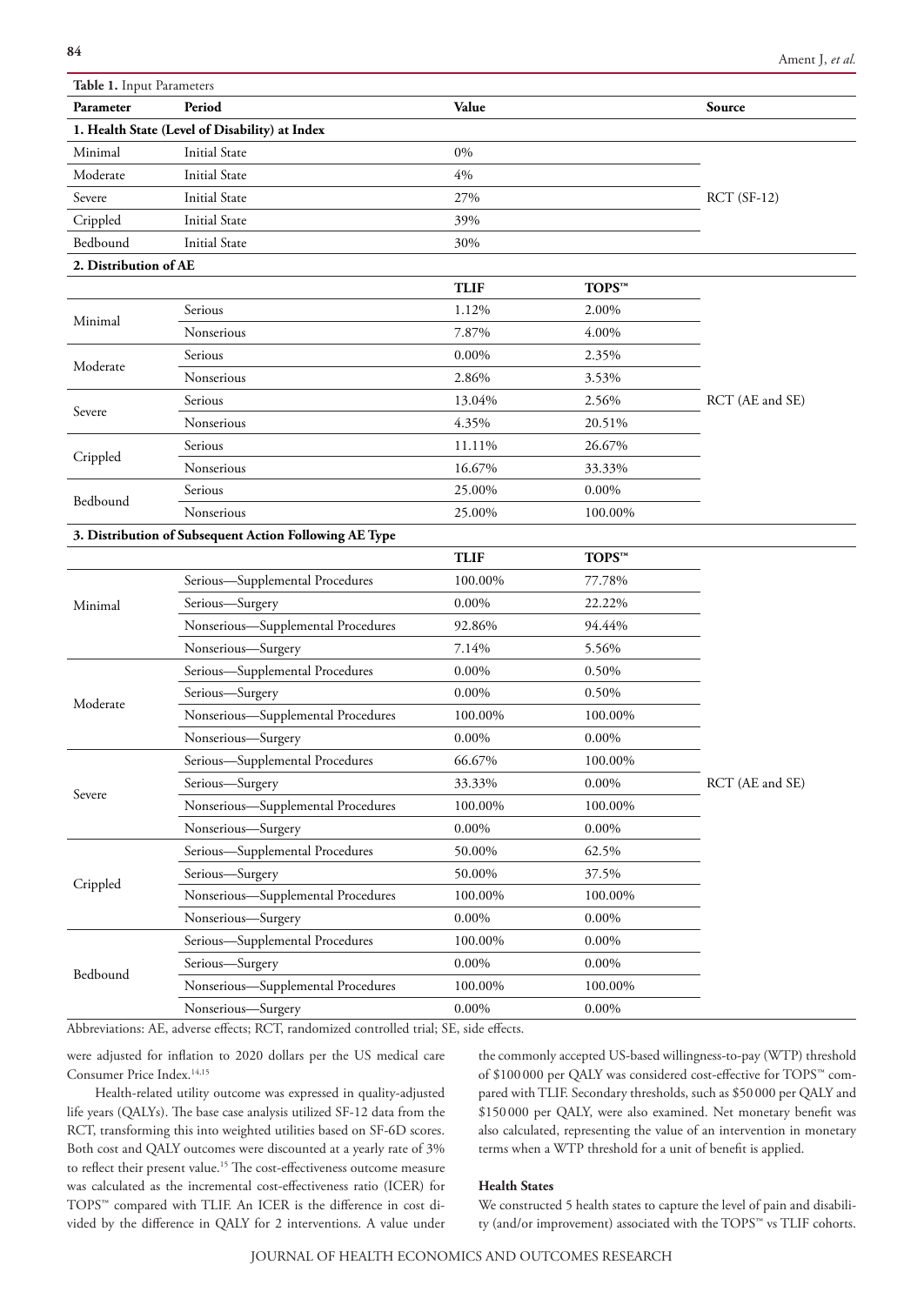# **Table 2.** Direct Costs

|                                      | <b>DRG/CPT</b> | Medicare |  |  |  |
|--------------------------------------|----------------|----------|--|--|--|
| Ancillary procedure                  |                |          |  |  |  |
| MRI lumbar spine w/o contrast        | 72148          | \$224.52 |  |  |  |
| MRI lumbar spine w/wo<br>contrast    | 72158          | \$378.41 |  |  |  |
| CT lumbar spine w/ contrast          | 72132          | \$231.01 |  |  |  |
| CT lumbar spine w/o contrast         | 72131          | \$182.36 |  |  |  |
| CT lumbar spine w/wo contrast        | 72133          | \$272.46 |  |  |  |
| Epidural steroid injection           | 62322          | \$88.66  |  |  |  |
| Physical therapy                     | 97110          | \$31.35  |  |  |  |
| Office visit                         | 99213          | \$51.90  |  |  |  |
| Index operation                      |                |          |  |  |  |
| Facility fee (TLIF)                  | <b>DRG 460</b> | \$24459  |  |  |  |
| Facility fee (TOPS™)                 | DRG460+TOPS™   | \$28459  |  |  |  |
| Laminectomy                          | 63047          | \$1152   |  |  |  |
| Posterior instrumentation            | 22840          | \$800    |  |  |  |
| Insertion of biomechanical<br>device | 22853          | \$272    |  |  |  |
| Allograft                            | 20931          | 117      |  |  |  |
| Fluoroscopy                          | 77003          | \$100    |  |  |  |
| Revision, fixation, or reoperation   |                |          |  |  |  |
| Facility fee (TLIF or TOPS™)         | <b>DRG 459</b> | \$40822  |  |  |  |
| Removal of device                    | 22850          | \$758    |  |  |  |
| Posterior instrumentation            | 22840          | \$800    |  |  |  |
| Insertion of biomechanical<br>device | 22853          | \$272    |  |  |  |
| Allograft                            | 20931          | 117      |  |  |  |
| Fluoroscopy                          | 77003          | \$100    |  |  |  |

Abbreviation: DRG/CPT, Diagnosis-Related Group/Ambulatory Payment Classification; TLIF, transformational lumbar interbody fusion; w/wo, with or without.

They were constructed based on 2 dimensions for pain and disability: visual analog scale (VAS) and Oswestry disability index (ODI). In pre-

vious models, we found the correlation between VAS and ODI sufficient to anchor the SF-6D–constructed health states. By combining these dimensions using statistical regression, a clearer, more granular depiction of functional status can be obtained. The Kendall τ rank correlation between ODI and VAS was  $0.655$  ( $P < 2.2e^{-16}$ ).

The health states created are depicted in **Supplementary Figure S1** and are divided by sections on the graph. Each section was determined from the regression equation and represents a different health state. Individual dots represent the observational units currently available in the data as of April 27, 2021.

# **Markov Model**

A cohort Markov model (**Supplementary Figure S2**) was constructed to analyze perioperative and postoperative costs and health-related utility values for both TOPS™ and TLIF strategies. Five mutually exclusive Markov states depicting a patient's health and work status are determined for each follow-up period. Each health state is associated with different costs and utility scores. Patients are redistributed across the 5 Markov states in each Markov cycle, attempting to parallel the postoperative course on a population level. The process of redistribution is controlled by 2 factors: (1) the preoperative distribution of health states; and (2) the transition probabilities between the health states (**Tables 1 and 2**). To better capture typical postoperative recovery trajectories, the model is designed with different cycle lengths, beginning with 1.5-month cycles and increasing to 3-month and eventually 12-month cycles (**Figure 1**).

Model input parameters are presented in **Table 1**. We considered 2 postoperative clinically pertinent events: (1) adverse events (AEs) (serious and nonserious) requiring nonoperative procedures/interventions and (2) AEs (serious and nonserious) requiring reoperation. All AEs were stratified by health state and RCT cohort. All costs associated with AEs were calculated accordingly (**Table 1**).

#### **Transition Probability Parameters**

**Direct costs:** Direct costs were taken from Medicare and private data sources (**Table 2**). Total costs were compared with recent published health economic TLIF literature to verify accuracy. The base case model utilizes a 50/50 split of Medicare and private rates to better reflect a more realistic patient population. This split is consistent with the age

|                        | TOPS™             |        | Control  |             |                            |                 |                                |
|------------------------|-------------------|--------|----------|-------------|----------------------------|-----------------|--------------------------------|
| <b>Time Horizon</b>    | Cost <sup>a</sup> | QALY   | Cost     | <b>QALY</b> | $\Delta$ Cost <sup>b</sup> | $\Delta QALY^c$ | ICER, <sup>d</sup> \$ per QALY |
| <b>Health systems</b>  |                   |        |          |             |                            |                 |                                |
| $90$ -day              | \$41513           | 0.1759 | \$40032  | 0.1697      | \$1481                     | 0.0063          | \$236407                       |
| 1-year                 | \$43445           | 0.7171 | \$42409  | 0.7003      | \$1036                     | 0.0169          | \$61446                        |
| 2-year (base case)     | \$44763           | 1.4142 | \$44462  | 1.3653      | \$300                      | 0.0489          | \$6158                         |
| 6-year (extrapolated)  | \$49349           | 4.0382 | \$56076  | 3.6848      | $-$ \$6727                 | 0.3534          | Dominant                       |
| 10-year (extrapolated) | \$53320           | 6.3865 | \$68867  | 5.6009      | $-$ \$15546                | 0.7856          | Dominant                       |
| Societal               |                   |        |          |             |                            |                 |                                |
| $90$ -day              | \$41769           | 0.1759 | \$40419  | 0.1697      | \$1349                     | 0.0063          | \$215357                       |
| 1-year                 | \$45170           | 0.7171 | \$44742  | 0.7003      | \$427                      | 0.0169          | \$25,377                       |
| 2-year (base case)     | \$48330           | 1.4142 | \$50162  | 1.3653      | $-$1832$                   | 0.0489          | Dominant                       |
| 6-year (extrapolated)  | \$58608           | 4.0382 | \$81771  | 3.6848      | $-$ \$23162                | 0.3534          | Dominant                       |
| 10-year (extrapolated) | \$67075           | 6.3865 | \$118371 | 5.6009      | $-$ \$51296                | 0.7856          | Dominant                       |

 $^{\rm a}$  Includes TOPS™ cost in the initial surgery.

b ∆Cost = TOPS™ Cost - Control Cost.

c ∆QALY = TOPS™ QALY - Control QALY.

d ICER = ∆Cost / ∆QALY; "Dominant" indicates that TOPS™ costs less while yielding a higher QALY.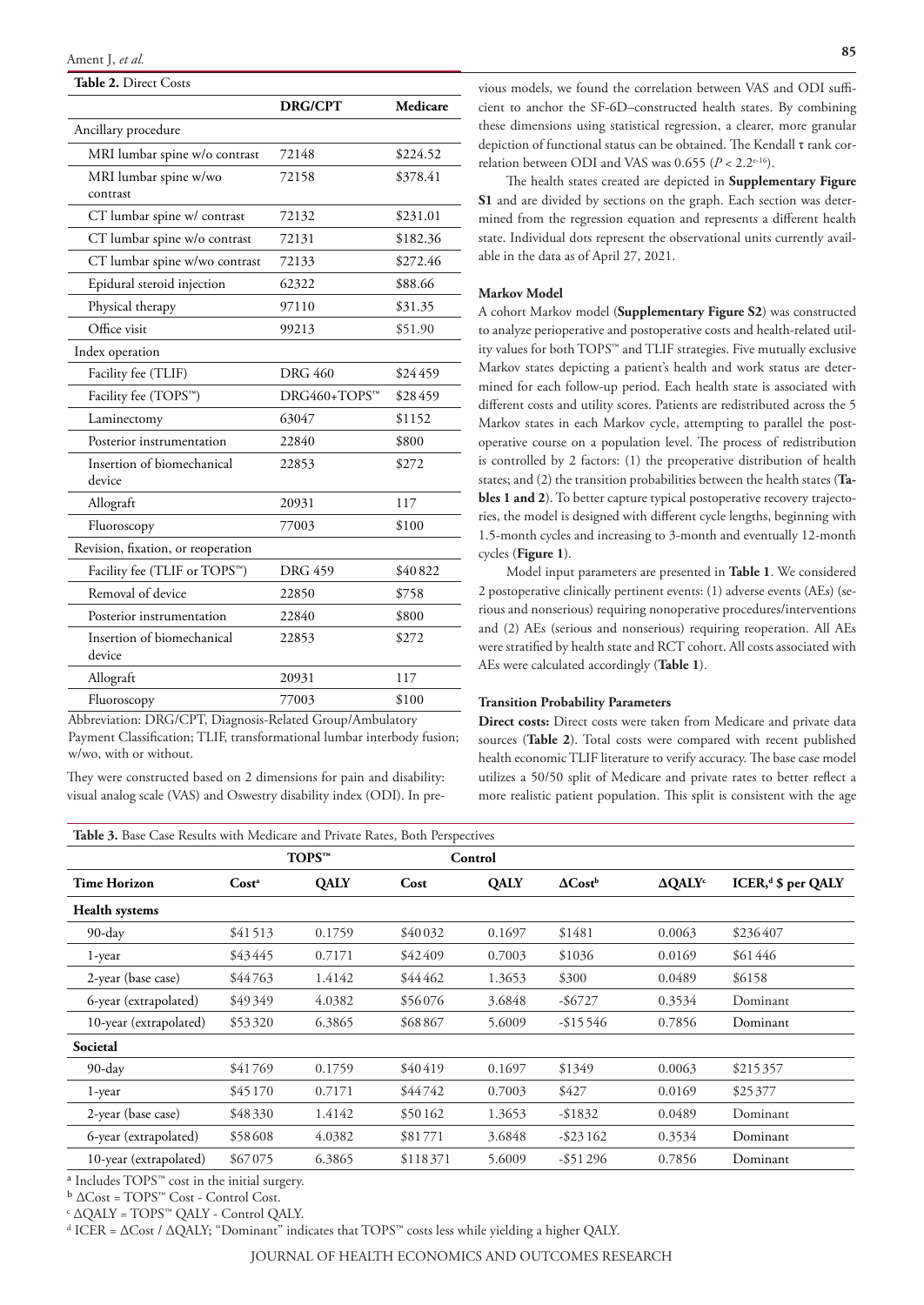demographics found in the TOPS™ IDE study. Supplemental procedures (eg, office visits, physical therapy, imaging, injection) were also considered in the model. For the TOPS™ device cost, we assumed a \$4000 upcharge over TLIF. Pertinent medication use was extracted from the RCT data and coded. We aggregated costs per health state for each time point to determine total costs for each disability level. Average wholesale price was found for each medication using Redbook MarketScan.16 **Table 2** highlights direct cost inputs; **Supplementary Table S4** illustrates modeling results for average medication costs by time-period, by health state, and per trial participant.

**Indirect costs:** Work status from the Zurich Claudication Questionnaire (CQ16) was used to capture indirect costs. Work status is categorized into either "work with no restriction," "unable to work," and "not working for unrelated reasons" (ie, unemployed, student, or retired). We applied 2020 US national average annual wages to calculate productivity loss associated with health state transitions over time. Productivity loss is included in the scenarios analyzed from a societal perspective (**Supplementary Table S3**).

#### **Base Case Scenario and Sensitivity Analysis**

The base case results are presented for a specific scenario in which a set of assumptions are employed. The assumptions for the base case scenario include: (1) costs and health benefits are accrued within a 2-year analytical time horizon; (2) insurers represent 50% Medicare and 50% private for our analyzed sample; (3) index surgery for a patient receiving TOPS™ is \$4000 greater than TLIF; and (4) all initial surgeries were completed in hospital inpatient settings. These assumptions have substantial effects on the cost-effectiveness outcome. We therefore conducted a scenario sensitivity analysis, varying payer mix and setting.

Inherent uncertainty is always associated with the input parameters used in a base case cost-effectiveness analysis. Therefore, a one-way sensitivity analysis (OWSA) was also used to identify the parameters associated with the greatest uncertainty and influence on our conclusions (**Supplementary Figures S3, S4, and S5**). In the OWSA, we varied each of the 38 input parameters individually. Each parameter is varied by ±20% of its base case value.

A probabilistic sensitivity analysis (PSA) was the final model calibration (**Figure 2**). All input parameters (the 34 costs and 5 utilities individually tested in OWSA) are varied simultaneously to assess costeffectiveness outcomes in response to collective parameter uncertainty. This uncertainty was characterized by probability distributions.<sup>17</sup> Beta distributions (best fit for binomial data) were assigned to all probability parameters based on their point estimates and 95% confidence intervals derived from the trial data. Gamma distributions were used for cost items with SD, by convention being 15.3% (30%/1.96). Gamma distributions were also assigned to decrements in QALYs, with lower and upper bounds of 0 and 1, respectively. A Monte Carlo simulation with 5000 iterations was then run to determine likelihood of cost-effectiveness.

# **RESULTS**

#### **Base Case**

Most patients (93%) began with high ODI and VAS scores, falling within the 3 worst health states (**Table 1**). At this early phase in the analysis, AEs were rare for both groups, although a nonsignificant advantage in AEs was observed for TOPS™ vs TLIF. From the health systems perspective, at 2 years, TOPS™ incurred a \$300 greater cost than TLIF while imparting 0.0489 additional QALYs (**Table 3**). The 2-year ICER for TOPS™ vs TLIF was therefore 6157 \$/QALY, significantly lower than the most conservative US willingness-to-pay (WTP) threshold of \$50 000/QALY. Notably, at 1 year, the ICER is less favorable at \$61 445/QALY, but this value continues to remain below the more current and acceptable WTP threshold of \$100 000/ QALY. When the data are extrapolated 6 years and beyond, the ICER becomes negative, suggesting economic dominance. From a societal perspective, TOPS™ reduced costs by \$1832 over 2 years with the same QALY gain of 0.489. This negative ICER again alludes to an economically dominant strategy (**Table 3**). At 1 year, the ICER remains cost-effective at \$25 376/QALY. Net monetary benefit (NMB) demonstrates a cost savings for TOPS™ over TLIF at the WTP of \$50 000/QALY at 2 years -\$2142 and \$4275 for the health system and societal perspectives, respectively (**Supplementary Table S5**). Small differences in work status between groups were observed. Modeled at 2 years, per health state, a trend favoring the TOPS™ group



Abbreviations: CE, cost-effectiveness; TLIF, transformational lumbar interbody fusion.

a The y-axis indicates the percentage of the 5000 iterations in which the strategy is considered cost-effective given a specific WTP threshold. For example, the probability for TOPS at the WTP of \$100000 per QALY gain is approximately 63.1%, meaning that TOPS is the more cost-effective strategy in ~3155 (5000\*63.1%) iterations.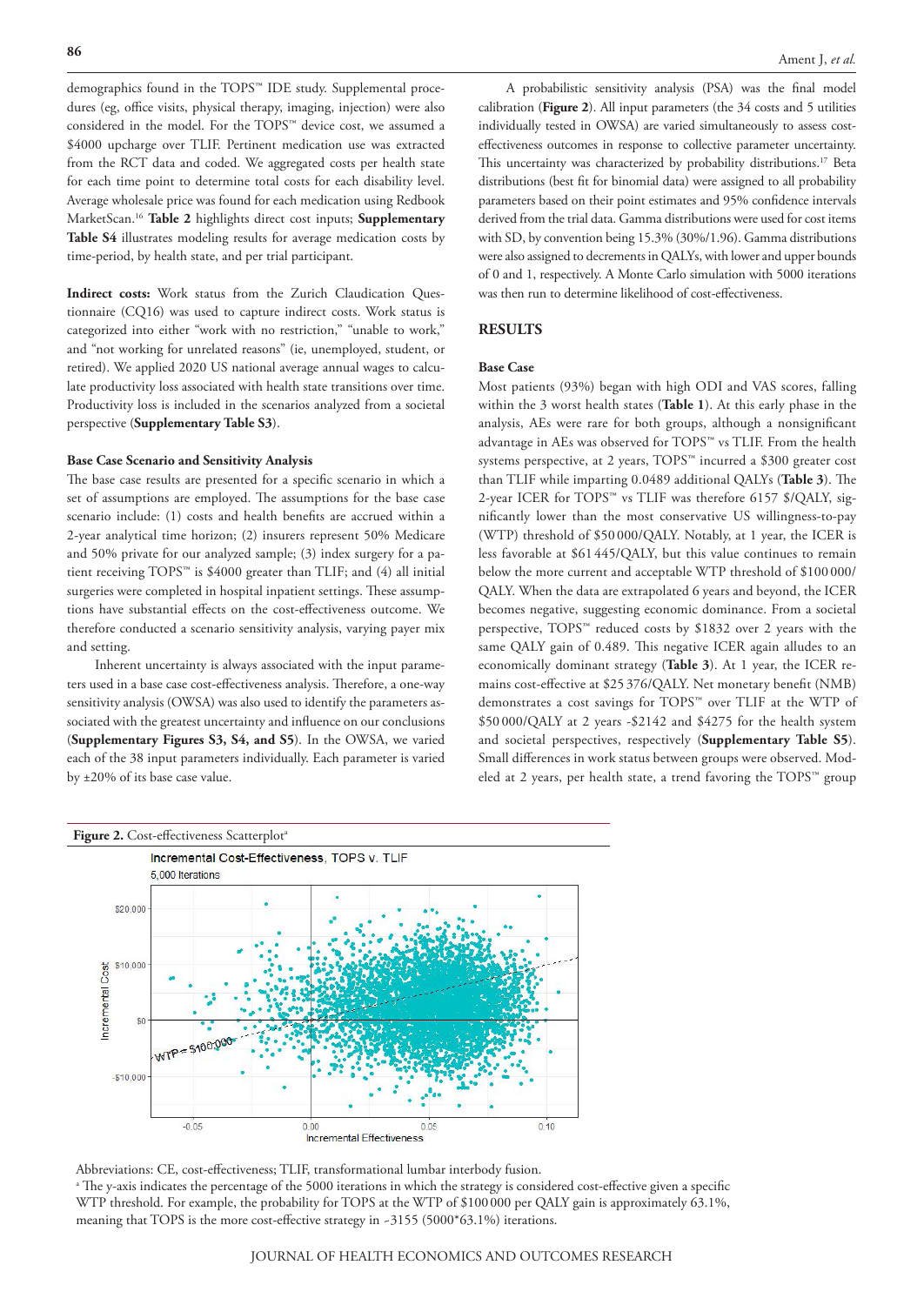#### Figure 3. Cost-effectiveness Acceptability Curves<sup>a</sup>



Abbreviations: CE, cost-effectiveness; TLIF, transformational lumbar interbody fusion. a The y-axis indicates the percentage of the 5000 iterations in which the strategy is considered cost-effective given a specific WTP threshold. For example, the probability for TOPS at the WTP of \$100000 per QALY gain is approximately 63.1%, meaning that TOPS is the more cost-effective strategy in around 3155 (5000\*63.1%) iterations.

was appreciated, especially in the "unable to work" group (**Supplementary Table S3**).

#### **DISCUSSION**

#### **Sensitivity Analysis**

When we allocated 50% of the initial surgeries to hospital inpatient and 50% to hospital outpatient (**Table 6, Panel 6**), the ICER for TOPS™ at 2 years is greater than the original base case (\$87607/QALY vs \$6158/QALY). Similarly, if all initial surgeries were conducted in an outpatient setting instead (**Table 6, Panel 5**), the TOPS™ strategy (ICER, \$169057/QALY; NMB at \$100 000 WTP, -\$3375) is worse compared with the base case. If all patients were assumed to be Medicare enrollees (**Table 6, Panel 3**), then the ICER (\$61046/QALY) and NMB at \$100000 WTP (\$1904) is again worse than the base case of 50/50 Medicare/privately insured (ICER, \$6158/QALY; NMB, \$4586). However, a patient population considering only private payer rates (**Table 6, Panel 4**) fares better than the base case analysis (ICER, -\$48 730/QALY; NMB, \$7268).

In the OWSA (**Supplementary Figures S3, S4, and S5**), our model was reliably stable even when the input parameters were varied by ±20%. The cost difference between strategies is centered around \$300 (**Table 3**, base case ∆cost) and is largely positive despite changes to facility fees. The effect difference is also positively stable.

In the PSA, cost differences between TOPS™ and TLIF range from ~-\$20 000 up to ~\$20000, and QALY difference ranges from ~-0.06 to ~0.11 (**Figure 2**). Each point represents the result of 1 simulation out of 5000. Points below the WTP line of \$100000 per QALY gained indicate that the TOPS™ strategy is cost-effective over the control. As depicted in the figure, more than half of the 5000 iterations have the TOPS™ strategy as being cost-effective over the control (the majority of points lie under the dotted line). The cost-effectiveness acceptability curve illustrates the PSA results differently (**Figure 3**). At a WTP equal to \$100000, approximately 63.1% of the simulations have TOPS™ as cost-effective over TLIF.

At \$6157/QALY, the 2-year ICER for TOPS™ vs TLIF is considered highly cost-effective. This ICER compares to cataract surgery, often considered to be one of the most cost-effective procedures globally.18 This is also similar to the cost-effectiveness of epilepsy surgery, \$4000- \$20000/QALY; hip arthroplasty, \$2300-\$4800/QALY; knee arthroplasty, \$6500-\$12 700/QALY; and defibrillator implantation, \$700- \$23000/QALY.<sup>18,19</sup> This is compelling since the TOPS™ strategy also becomes dominant at 2 years from the societal perspective. Economic dominance is interpreted as increased quality/utility for less cost, which is compelling when assessing the sustainability of novel interventions. Unfortunately, payers and policy makers often overlook indirect costs. We contend that this has long been an unacceptable and inappropriate convention. Third-party payer policies are not always congruent with best practice recommendations or financially sustainable solutions.

In this preliminary analysis, there was a trend toward fewer AEs in the TOPS™ group compared with TLIF. When examining elective surgery for degenerative lumbar spine disease, Chotai et al<sup>20</sup> found that patient with 90-day complications had significantly higher hospital cost (\$20328 vs \$15388, *P*<.0001). Family members also took days off to care for the patient, or a caregiver was hired, further increasing indirect costs. Decreased QALYs gained was also observed, resulting in ICERs of \$70 822/QALY and \$45831/QALY, for patients with and without 90-day complications, respectively.<sup>20</sup> Interestingly, Tso et al<sup>21</sup> reported a projected lifetime incremental cost-utility ratio of \$2307/ QALY gained for lumbar decompression and \$7153/QALY gained for decompression with fusion. This difference may be due to increased fusion costs but also the declining efficacy and QALYs gained, also seen in our analysis, that is typical of this cohort over time.

It is critical that this analysis be considered in the context of its limitations. As with other complex statistical approaches, the Markov model is conditional on the present state alone; future and past events are independent. With disease processes, it is rarely plausible to assume that a patient's transition to another health state was entirely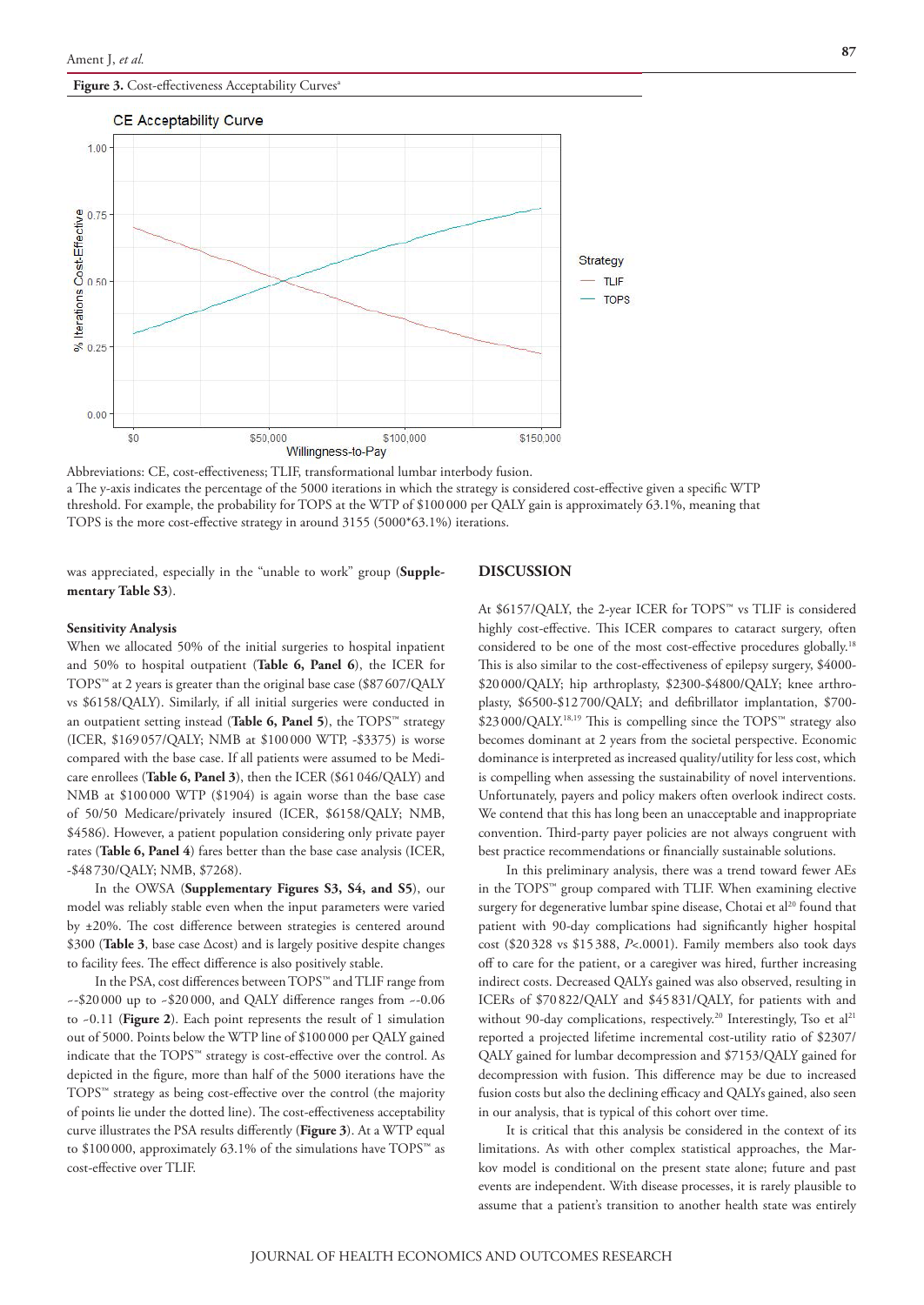independent of a previous health state. The model also assumed that surgical cohorts began in similar health states, which is likely acceptable because of the trial randomization and nonsignificant differences in baseline characteristics. We also recognize that some cost data were not ascertainable. As it is problematic to use hospital charge data to conduct a cost-effective analysis, we used Medicare and Humana Diagnosis-Related Group/Ambulatory Payment Classification rates as representations of public and private payers. As a result, differences in parameters (such as operating room time and length of stay) were not used. The authors recognize this as a limitation; however, it is noteworthy that differences in these parameters were not statistically different in the clinical manuscript and would therefore not impact our cost calculations. Medication-related costs were estimated from the average wholesale price. Although this estimate is considered appropriate, it is impossible to determine if it overestimated or underestimated costs for both groups. Productivity loss was also a significant contributor to cost, but this analysis was unable to include factors such as transportation costs, caregiver time/responsibilities, and educational days missed as these were not captured in the primary dataset/trial.

To address modeling limitations and inherent uncertainty, our analysis was rigorously tested. In the scenario sensitivity analysis, assuming a WTP of \$100 000, cost-effectiveness was achieved in 3 of 8 scenarios by 1 year and in 5 of 8 scenarios by 2 years. Utilities are not reliably affected by changes in insurance or surgical setting (the latter remains debatable) and are favorable for TOPS™ in every scenario and timepoint. In the OWSA, the combined cost and utility inputs rank together. This reaffirms our base case results that at 2 years, differences in the 2 strategies are going to be positive for both costs and utilities. The model is susceptible to some variability, however, and overall acceptability of the intervention will invariably depend significantly on the WTP threshold. The results of the PSA were equally compelling. The ICER for TOPS™ consistently fell below current pricing and societal tolerances for novel healthcare technologies.

Collectively, TOPS™ appears to be a highly cost-effective surgical modality compared with TLIF as a motion preserving, non-fusion alternative for the treatment of grade 1 DS with lumbar stenosis. In the United States, health care expenditure in 2019 was calculated at \$3.8 trillion dollars, or 17.7% of the gross domestic product.<sup>22</sup> This is estimated to increase to \$6.2 trillion dollars or 19.7% of the US gross domestic product by 2028.<sup>22</sup> The reality of increasing healthcare costs despite limited resources now pervades society. Cost-effective analyses are no longer novel but rather essential to critically evaluating novel technologies. This is the first instance of a lumbar facet arthroplasty device demonstrating cost-effectiveness over fusion. Since the TOPS™ System yields greater QOL at a lower total cost over time, it deserves serious attention. Undeniably, this cost-effectiveness analysis is preliminary and the first comprehensive analysis of the IDE RCT data. We plan to update the model as longer-term safety and efficacy data continue to be collected with formal recommendations regarding US market adoption at that time.

**Disclosures:** The analysis of IDE trial data to conduct a cost-effectiveness evaluation of the TOPS™ System was funded by Premia Spine Inc. Premia Spine directly paid Neuronomics LLC, a healthcare economics think tank. JDA is the President/CEO of Neuronomics. Premia Spine had no input regarding the creation, critical revision, or fundamental production of this manuscript.

**Author Contributions:** JDA carried out conception and design, analysis and interpretation of data, drafting of the manuscript, critical revision of the manuscript, statistical analysis, obtaining funding, administrative support, and supervision. AV carried out analysis and interpretation of data, drafting of the manuscript, critical revision of the manuscript, statistical analysis, administrative support, and supervision. YB carried out analysis and interpretation of data, critical revision of the manuscript, administrative support, and supervision. TL carried out analysis and interpretation of data, critical revision of the manuscript, administrative support, and supervision. KK carried out analysis and interpretation of data, critical revision of the manuscript, administrative support, and supervision. JPJ carried out analysis and interpretation of data, drafting of manuscript, critical revision of the manuscript, administrative support, and supervision.

## **REFERENCES**

- 1. Ghogawala Z, Dziura J, Butler WE, et al. Laminectomy plus fusion versus laminectomy alone for lumbar spondylolisthesis. *N Engl J Med*. 2016 Apr 14;374(15):1424-1434. doi:10.1056/NE-JMoa1508788
- 2. Adogwa O, Parker SL, Davis BJ, et al. 2011. Cost-effectiveness of transforaminal lumbar interbody fusion for Grade I degenerative spondylolisthesis. *J Neurosurg.* 2011;15(2):138-143. doi:10.3171/2011.3.SPINE10562
- 3. Austevoll IM, Hermansen E, Fagerland MW, et al, for the NORDSTEN-DS Investigators. Decompression with or without fusion in degenerative lumbar spondylolisthesis. *N Engl J Med.* 2021; 385(6):526-538. doi:10.1056/NEJMoa210099
- 4. Tosteson ANA, Lurie JD, Tosteson TD, et al, for the SPORT Investigators. Surgical treatment of spinal stenosis with and without degenerative spondylolisthesis: cost-effectiveness after 2 years. *Ann Intern Med.* 2008;149(12):845-853.
- 5. Alentado VJ, Caldwell S, Gould HP, Steinmetz MP, Benzel EC, Mroz TE. Independent predictors of a clinically significant improvement after lumbar fusion surgery." *Spine J.* 2017;17(2):236- 243. doi:10.1016/j.spinee.2016.09.011
- Asher AL, Kerezoudis P, Mummaneni PV, et al. Defining the minimum clinically important difference for Grade I degenerative lumbar spondylolisthesis: insights from the Quality Outcomes Database. *Neurosurg Focus.* 2018;44(1):E2. doi:10.3171/2017.10. FOCUS17554
- 7. Hart R, Hermsmeyer JT, Sethi RK, Norvell DC. Quality and quantity of published studies evaluating lumbar fusion during the past 10 years: a systematic review. *Global Spine J.* 2015;5(3):207- 218. doi:10.1055/s-0035-1552984
- 8. Mina C, Carreon LY, Glassman SD. Impact of lumbar fusion on health care resource utilization. *Spine* 2016:41(4):353-357. doi/10.1097/BRS.0000000000001225
- 9. Soegaard R, Christensen FB. Health economic evaluation in lumbar spinal fusion: a systematic literature review. *Eur Spine J.* 2005;15(8):1165-1173. doi:10.1007/s00586-005-0031-6
- 10. Ament JD, Yang Z, Nunley P, Stone MB, Kim KD. Cost-effectiveness of cervical total disc replacement vs fusion for the treatment of 2-level symptomatic degenerative disc disease. *JAMA Surg.* 2014;149(12):1231-1239. doi: 10.1001/jamasurg.2014.716. Erratum in: *JAMA Surg.* 2014;149(12):1295.
- 11. Ament JD, Kim KD. Standardizing cost-utility analysis in neurosurgery. *Neurosurg Focus*. 2012;33(1):E4.
- 12. A pivotal study of the Premia Spine TOPS™ System. Accessed December 2, 2020. ClinicalTrials.gov/ct2/show/NCT03012776
- 13. Sanders GD, Neumann PJ, Basu A, et al. Recommendations for Conduct, Methodological Practices, and Reporting of Costeffectiveness Analyses: Second Panel on Cost-Effectiveness in Health and Medicine. *JAMA*. 2016;316(10):1093-1103.
- 14. Usual weekly earnings of wage and salary workers First Quarter 2020. Bureau of Labor Statistics. US Department of Labor; 2020. Accessed November 10, 2020. https://www.bls.gov/news.release/